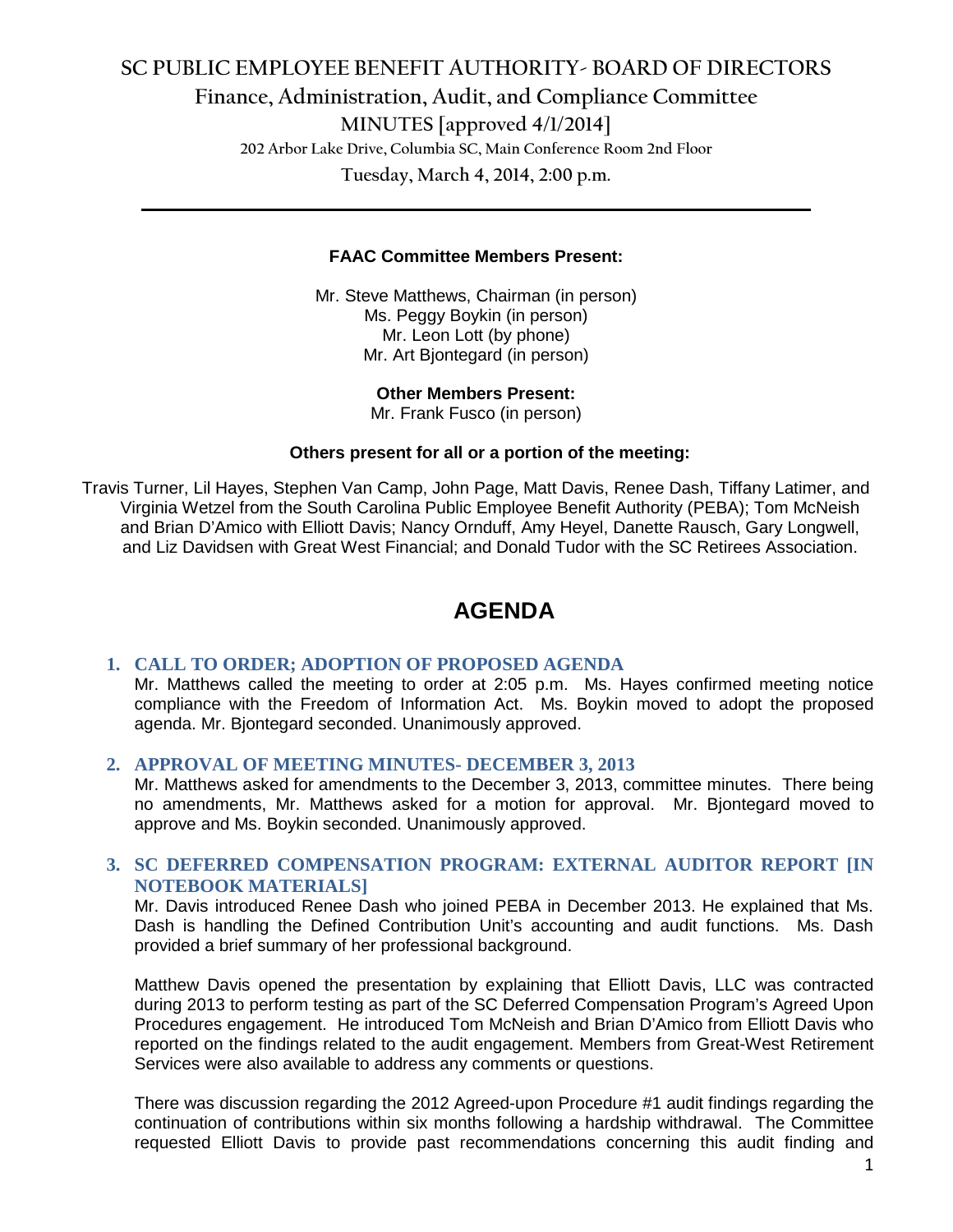# **SC PUBLIC EMPLOYEE BENEFIT AUTHORITY- BOARD OF DIRECTORS Finance, Administration, Audit, and Compliance Committee MINUTES [approved 4/1/2014] 202 Arbor Lake Drive, Columbia SC, Main Conference Room 2nd Floor**

**Tuesday, March 4, 2014, 2:00 p.m. \_\_\_\_\_\_\_\_\_\_\_\_\_\_\_\_\_\_\_\_\_\_\_\_\_\_\_\_\_\_\_\_\_\_\_\_\_\_\_\_\_\_\_\_\_\_\_\_\_\_\_\_\_\_\_\_\_\_\_\_\_\_\_\_\_\_\_\_\_\_\_\_**

requested PEBA staff and Great West to compare IRS regulations in comparison to Deferred Compensation's Plan Document. As a result of this comparison, the Committee will be able to consider plan document changes and/or explore ideas that will affect the behavior of employers to assure the discontinuation of participant contributions following a hardship withdrawal.

There was discussion regarding the 2012 Agreed-upon Procedure #2 audit finding regarding the status of unclaimed distributions. The Committee directed PEBA staff to review previous minutes from the committee and summarize the discussions regarding unclaimed distributions. Specifically, staff is to research potential legislation allowing PEBA to create a fund to house unclaimed distributions.

Mr. Bjontegard noted that many of the repeat audit exceptions precede PEBA's relationship with Great-West and Elliott Davis. He suggested that PEBA staff should work toward eliminating repeat audit findings going forward by holding the employers accountable. The Committee directed staff to research if statutory changes are needed.

# **4. PEBA'S INTERNAL AUDITOR QUARTERLY REPORT (2014, 1ST QUARTER)**

## 2014 Risk Based Internal Audit Plan [in notebook materials]

John Page, PEBA's Internal Auditor, presented a risk-based audit plan to determine the priorities of his audit activity, consistent with the organization's goals. The time period covered by this plan will be from March 1, 2014 to February 28, 2015. After consideration of external and internal audits, engagements, and reviews, he identified the important areas or processes that would be reviewed during 2014 with the top priority centered on data security.

## **Action:**

Mr. Matthews asked for a motion to approve the 2014 Internal Auditor's risk-based Internal Auditor Plan for March 1, 2014 through February 28, 2015. Mr. Bjontegard moved to recommend and Ms. Boykin seconded. Unanimously recommended.

## **5. OLD BUSINESS**

## Legislative Update

There was discussion regarding the utilization of PEBA's legislative liaison and the timeliness of legislative updates provided to the Board. The Committee directed staff to provide the Board with an initial list of legislation involving PEBA and to follow-up weekly with any movement of the legislation. The Committee emphasized the importance of communicating with sponsors of PEBA related legislation in advance to get a clear vision of the purpose behind the legislation. They also stressed the importance of utilizing the Board Members' relations with legislators to properly communicate PEBA's vision and mission.

Mr. Van Camp reported the status of Senate Bill 954, 1008, and 962 which were on the agenda of the Senate Finance Committee Meeting being held simultaneously with the FAAC Committee